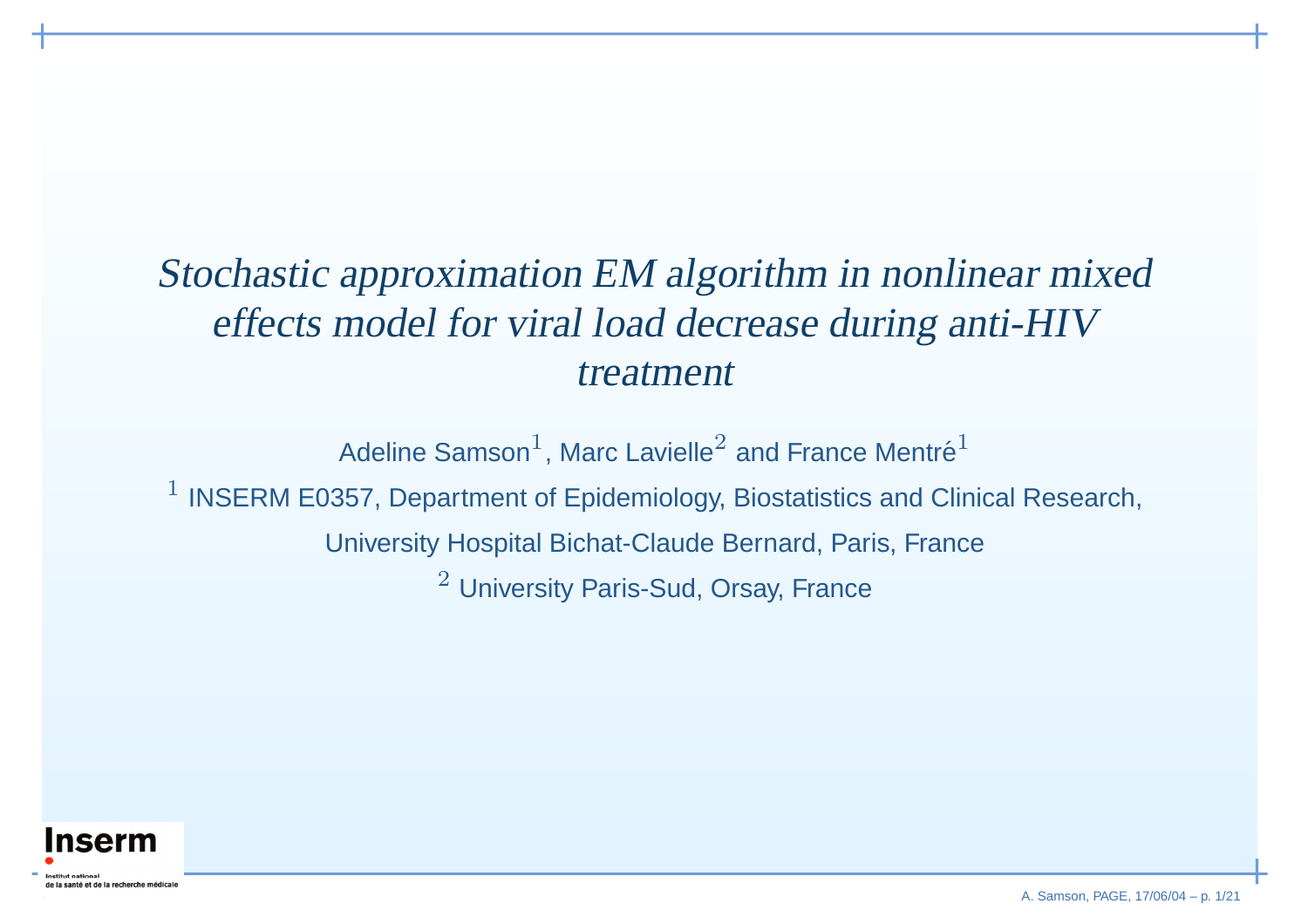# Estimation in nonlinear mixed effects models (NLMEM)

# by maximum likelihood

nserm

la santé et de la recherche médicale

- • No close form of the likelihood because of the non linearity of the model  $\Rightarrow$  estimation by maximum likelihood rather delicate
- • Usual estimation software: approximation of the likelihood by linearization of the model (FO, FOCE, ...)
	- ◦ $\circ$  NONMEM software, n1me in Splus/R, Proc SAS NLMIXED,...
- •• Inconsistent estimates produced by these algorithms based on linearization except if both  ${\sf N} \to \infty$  and  $n_i \to \infty$  (Vonesh, *Biometrika*, 1996)
- •• Inflation of the type I error of the Likelihood Ratio Test and Wald Test using the algorithms based on linearization (Wählby et al., J Pharmacokinet Pharmacodyn, 2001; Comets and Mentré, J Biopharm Stat, 2001; Ding and Wu, Stat Med, 2001; Panhard and Mentré, Stat Med, 2004)
- •Hypothesis: problems due to linearization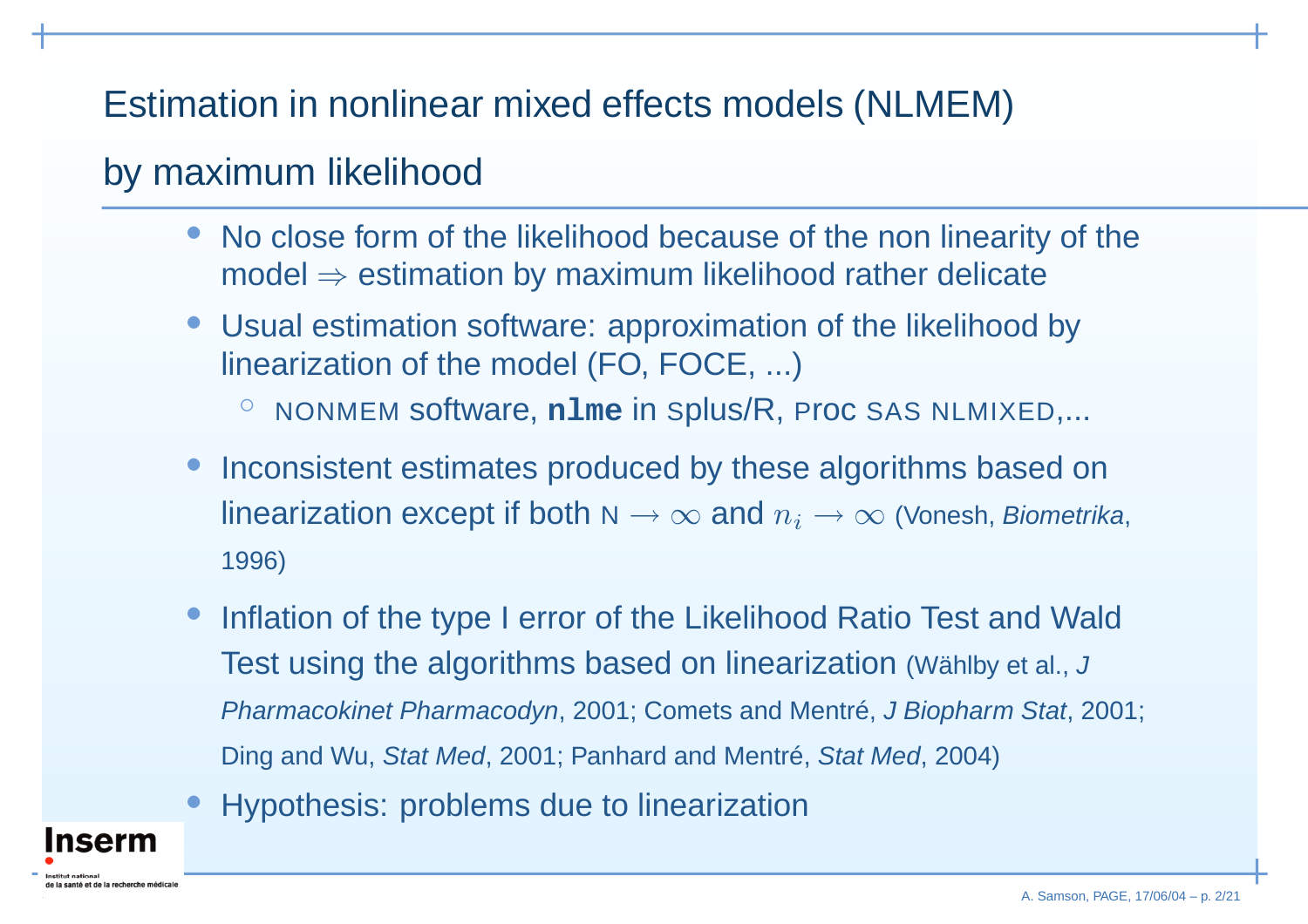# EM algorithms

nserm

e la santé et de la recherche médicale

- • Alternative method for maximum likelihood estimation to avoid the linearization (Dempster et al., JRSSB, 1977)
- •Individual parameters considered as missing data
- •• Iterative algorithm
	- 1. E step: expectation of the missing data
		- $\circ$  $\degree$  No analytical form of the distribution of the individual parameters conditionally to the observations and the hyperparameters
		- ◦ Conditional expectation of the log-likelihood of the complete data difficult to compute, even when the individual parameters are known
	- 2. M step: maximization of the likelihood of the complete data
		- $\circ$ Analytically
		- ◦Newton-Raphson algorithm

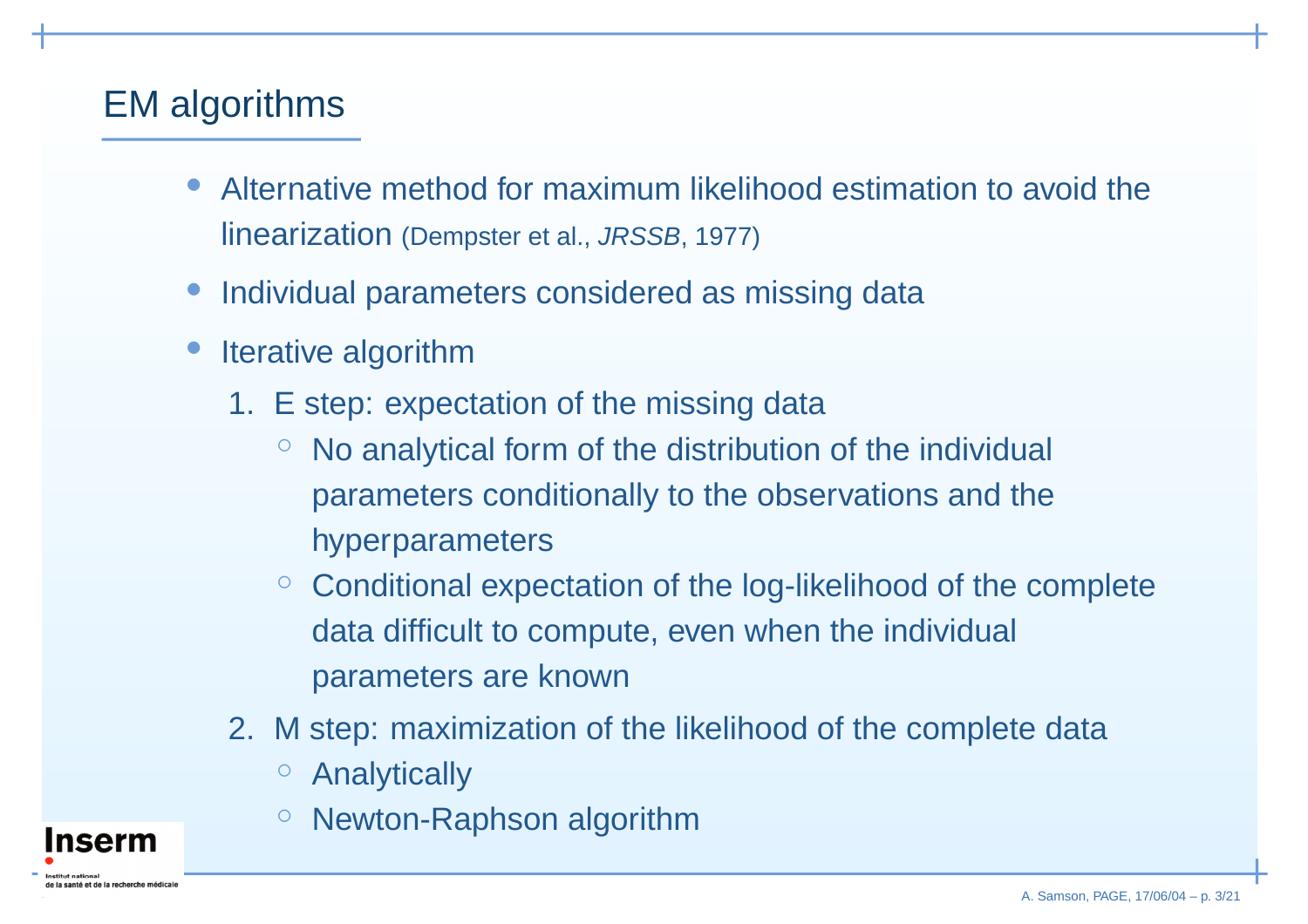# E step for the NLMEM

**nserm** 

e la santé et de la recherche médicale

- •**• Linearization** (Mentré and Gomeni, J Biopharm Stat, 1995)
- • Simulation of the individual parameters in their unknown distribution
	- ◦Monte Carlo method (MCEM Algorithm) (Walker, Biometrics, 1996)
	- ◦ Metropolis Hastings procedure (Quintana, Liu and Del Pino, CSDA, 1999)
	- $\circ$  Monte Carlo Markov Chain procedure (MCMC) (Gu and Kong, PNAS, 1998, Kuhn and Lavielle PAGE 2003, ESAIM PS, 2004)
- • Approximation of the conditional expectation
	- $\circ$ Monte Carlo EM (Wei and Tanner, JASA, 1990)
	- $\circ$  $\,^\circ$  Stochastic Approximation EM (SAEM) (Delyon, Lavielle and Moulines, Annals Stat, 1999)
- $\Rightarrow$  Kuhn and Lavielle (*PAGE* 2003, *ESAIM PS* 2004) proposed to combine SAEM and MCMC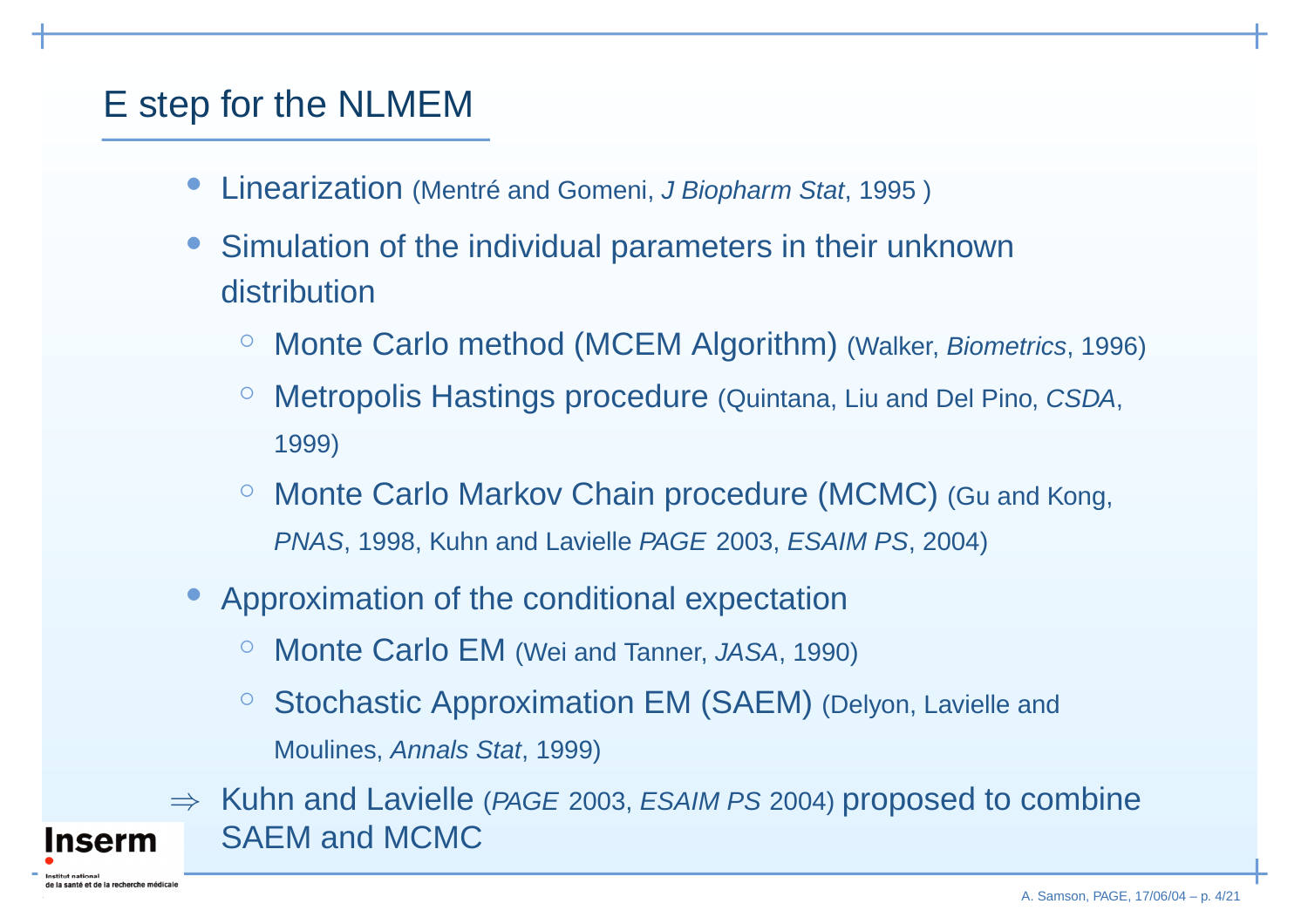#### **Contents**

- 1. Evaluation of the SAEM algorithm by simulation
- 2. Estimation of the likelihood by importance sampling
- 3. Evaluation of the type I error of <sup>a</sup> LRT
- 4. Illustration on real data : TRIANON

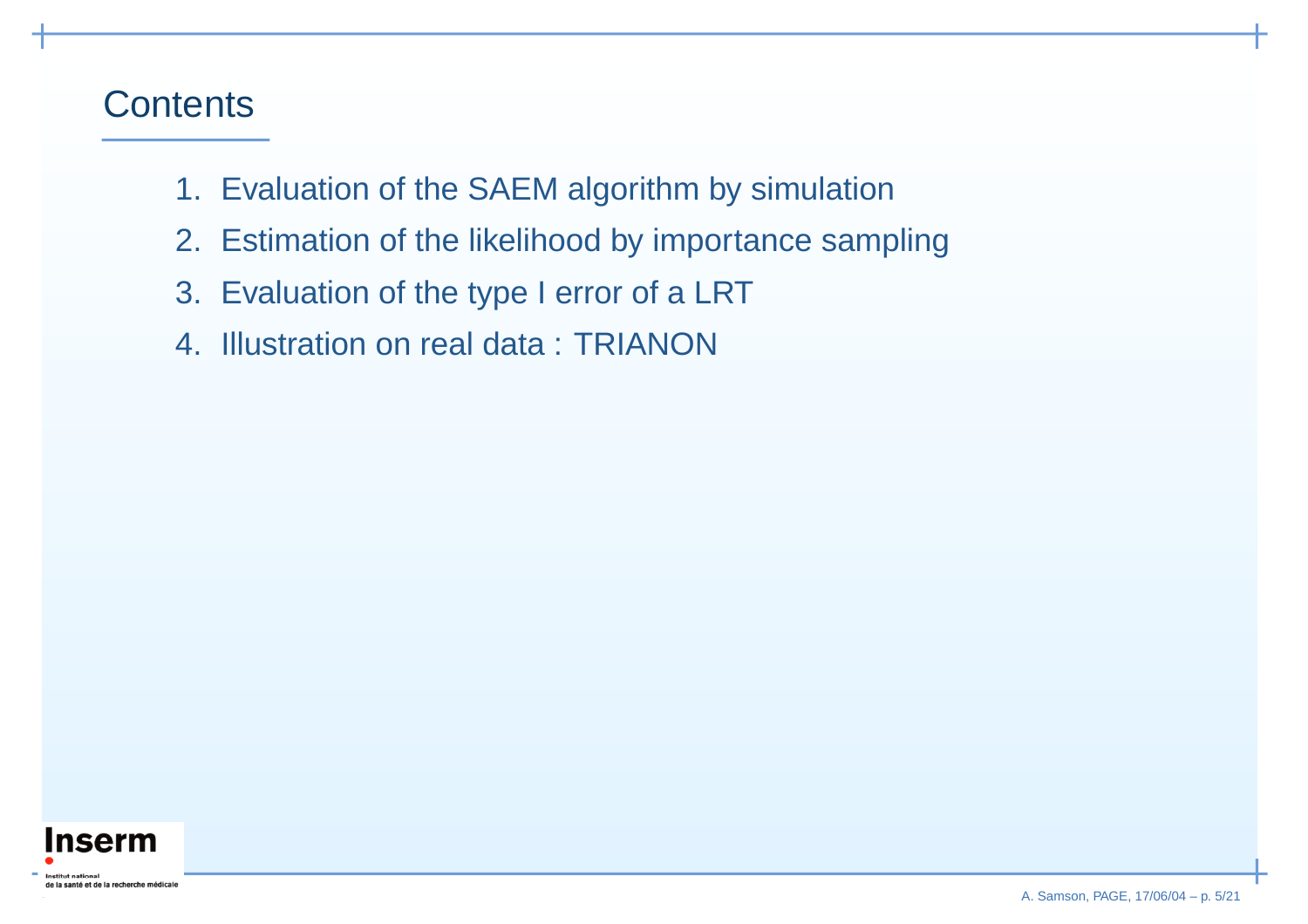#### Models and notations

- Statistical model:  $y_{ij} = f(\theta_i, t_{ij}) + \varepsilon_{ij}$ 
	- $\circ \;\; y_{ij} \colon \mathsf{measurement}$  of subject  $i \;(i = 1, \ldots, N)$  at time  $t_{ij}$  $(j = 1, \ldots, n_i)$
	- $\circ$   $\theta_i$ : p-vector of the parameters of subject  $i$
	- $^{\circ}$   $\varepsilon_{ij}$ : measurement error of subject  $i$  at time  $t_{ij}$
	- $^{\circ}$   $\varepsilon_{ij}|\theta_i$  homoscedastic or heteroscedastic model
	- $^{\circ}$   $\theta_i = \mu + b_i$  with  $b_i \sim \mathcal{N}(0, \Omega)$
	- $\degree\ \psi$ : vector of the hyperparameters of the model
- Log-likelihood:  $L_{obs}(\psi \,|\, y) = \sum_{i=1}^{N} log\left(p(y_i|\psi\,)\right)$ with  $p(y_i|\psi) = \int p(\,y_i|\, \theta_i, \, \psi \,) p(\, \theta_i|\, \psi \,) \, d\theta_i$

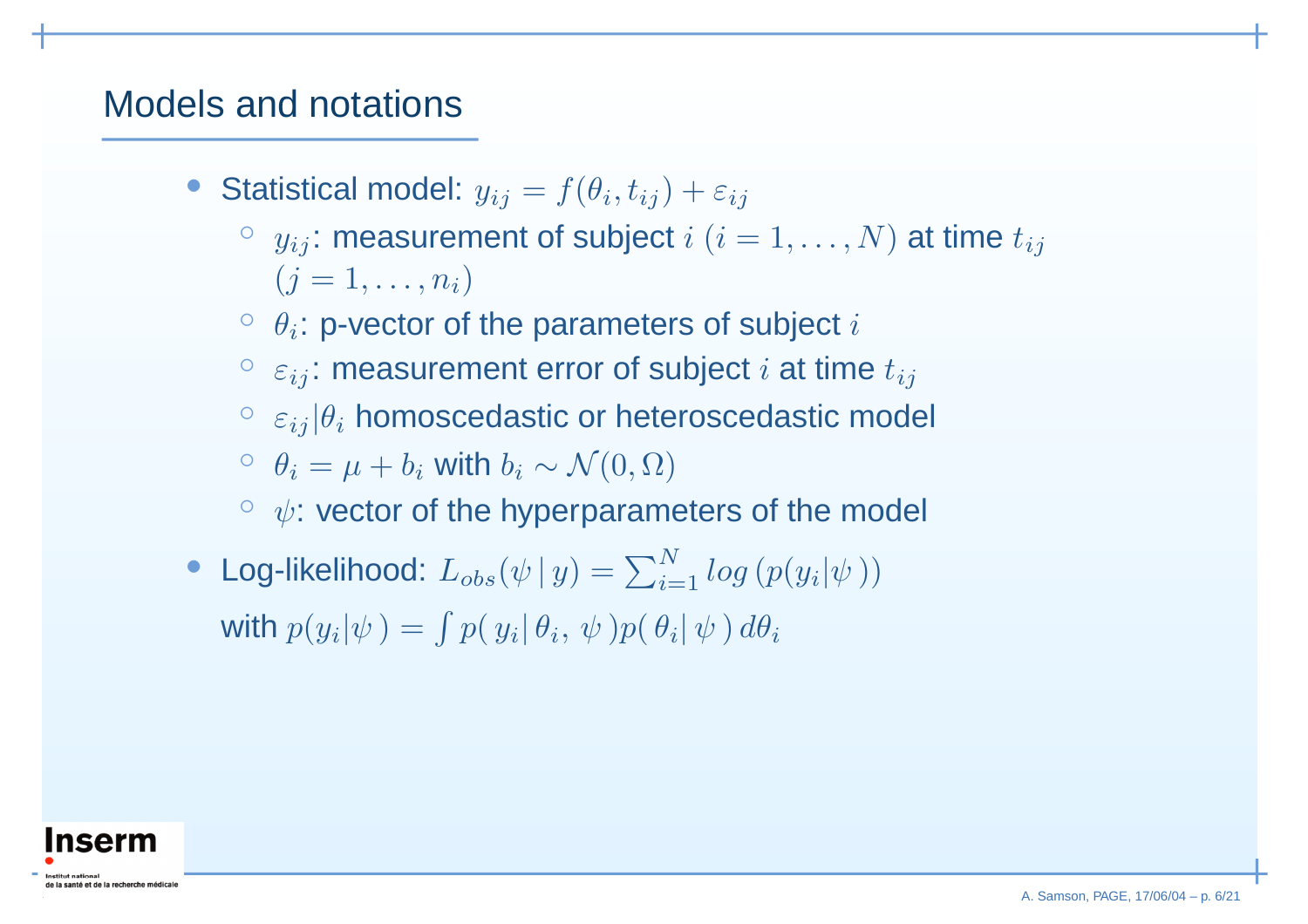### 1.1 Evaluation of SAEM: simulation example

• Model of the decrease of viral load after beginning of anti HIV treatment (Ding and Wu, Stat Med, 2001)

 $f(\theta_i,t_{ij}) = \log_{10}(P_{1,i} \exp(-\lambda_{1,i} t_{ij}) + P_{2,i} \exp(-\lambda_{2,i} t_{ij}))$ 

- •• Four parameters: lnP<sub>1</sub>, lnP<sub>2</sub>, ln $\lambda_1$ , ln $\lambda_2$
- Additive random effects ( $\omega_k^2 = 0.3, k = 1, \ldots, 4$ )
- •• Additive error with constant variance  $(\sigma = 0.065)$
- •• Six identical sampling times: 1, 3, 7, 14, 28 and 56 days
- $N = 40$  and  $N = 200$

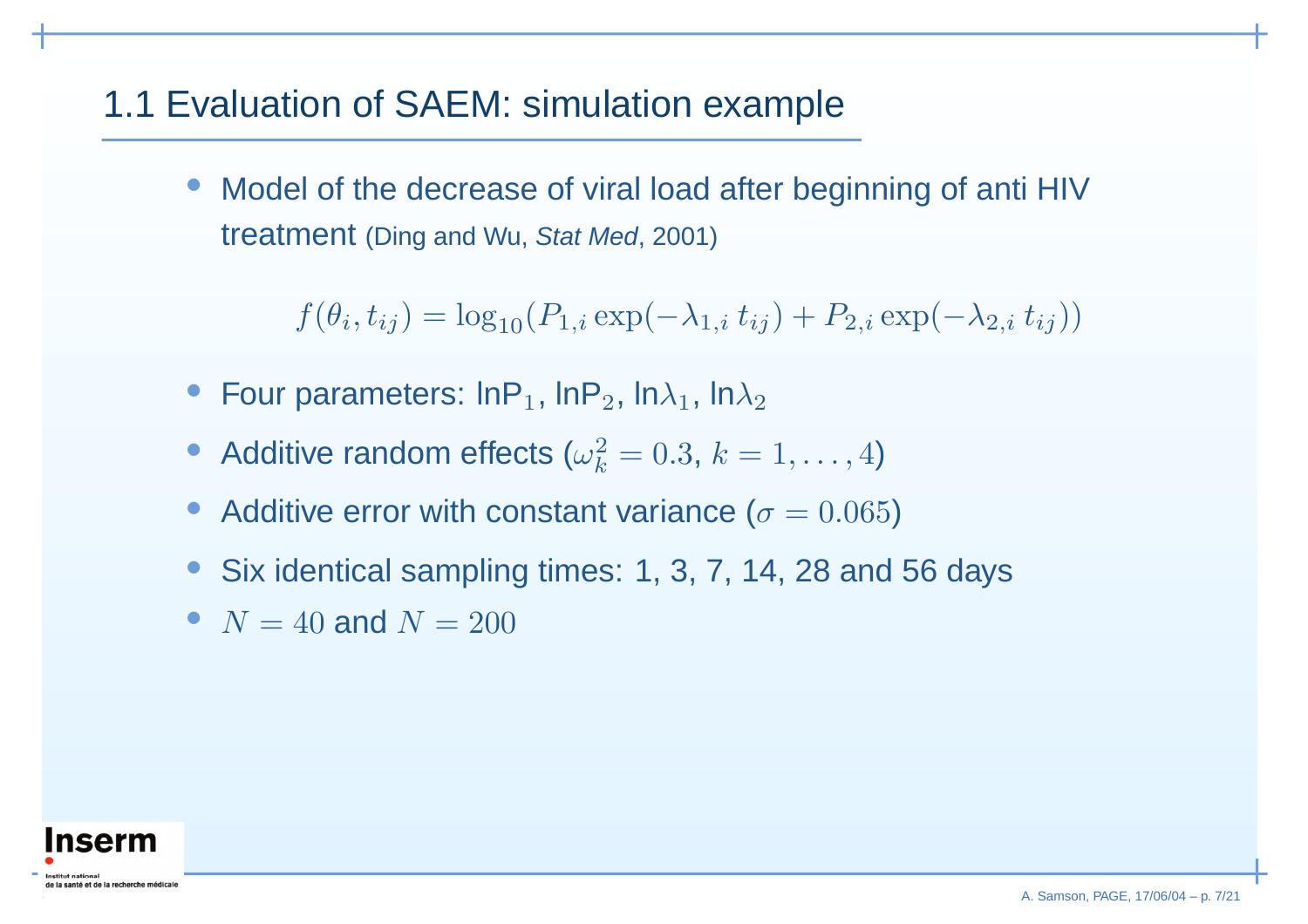#### 1.2 Example of simulated data, N=40

**Inserm** 

etitut nationa



A. Samson, PAGE, 17/06/04 – p. 8/21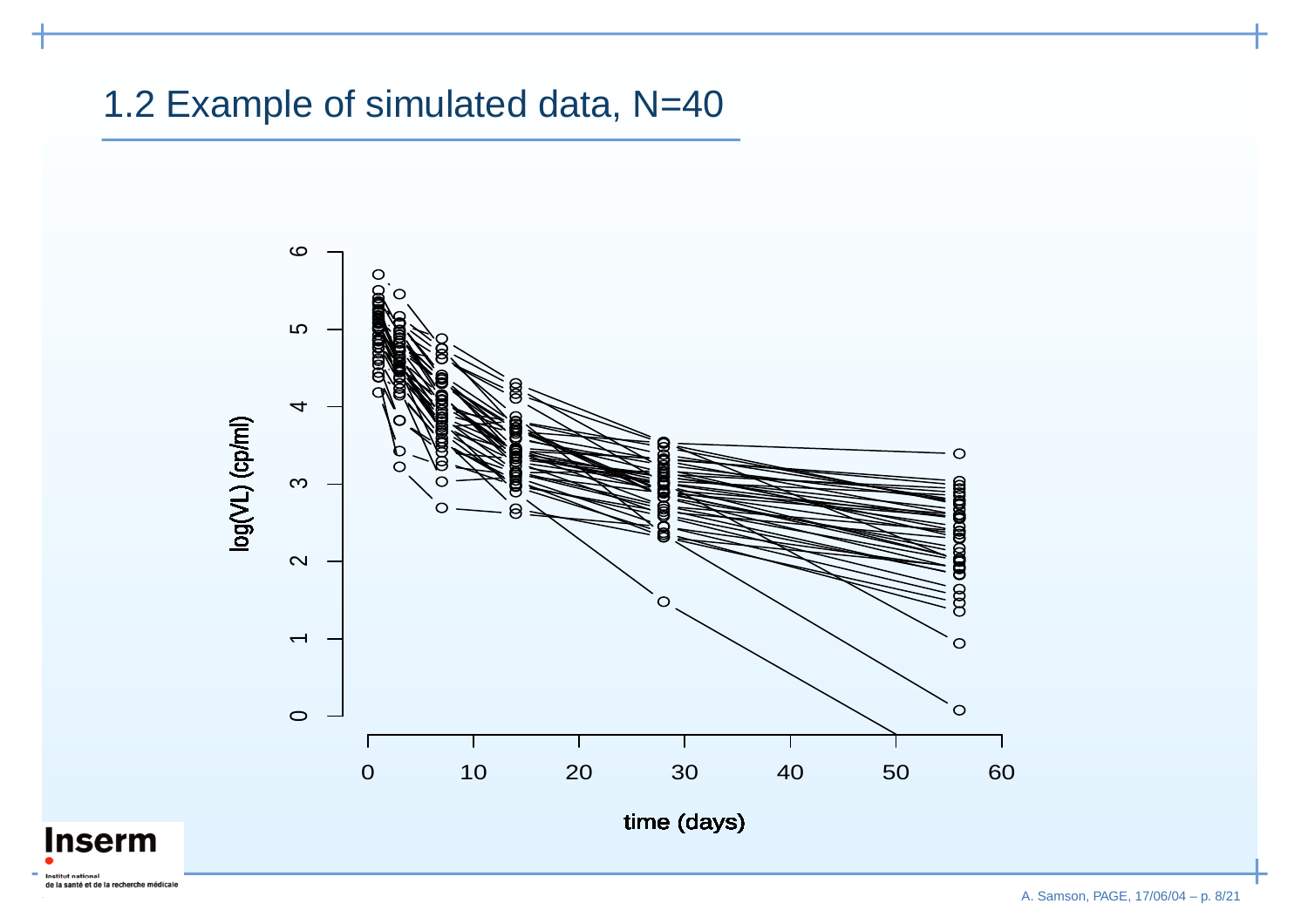# 1.3 Evaluation settings

- Simulation of 100 trials with  $N = 40$  or  $N = 200$  subjects
- •**nlme** function of R 1.7 software
- SAEM function implemented in R 1.7 software
- Evaluation of the estimation properties for both algorithms
	- $\circ$ ○ Relative Biases
	- $\circ$ ○ Relative RMSE
- Test whether the biases are significantly different from zero by <sup>a</sup> Student's test on the 100 replications

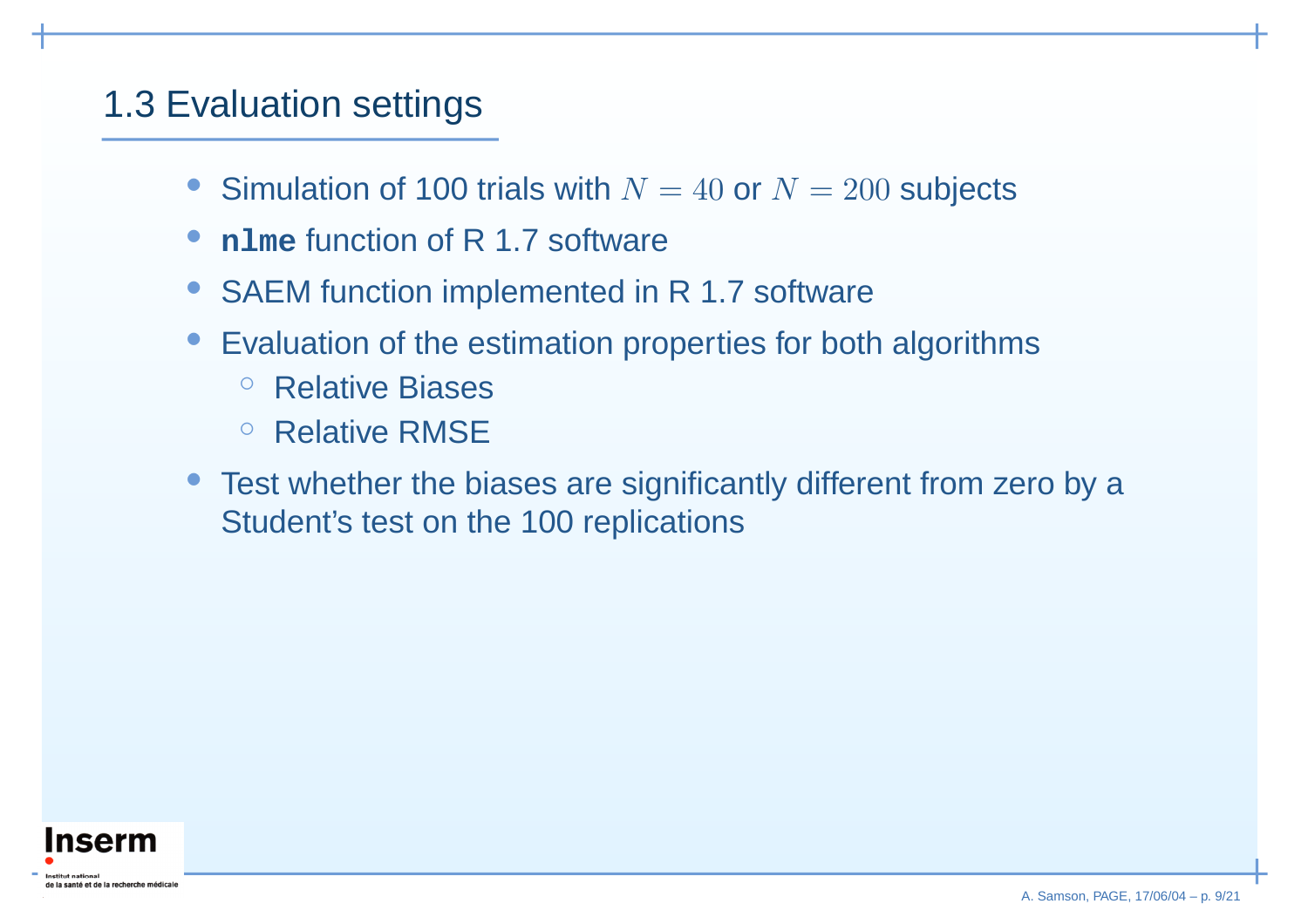1.4 Results N=40, fixed effects

**Relative Biases (%)** 







(\* p<0.05)

etitut nationa de la santé et de la recherche médicale

**Inserm**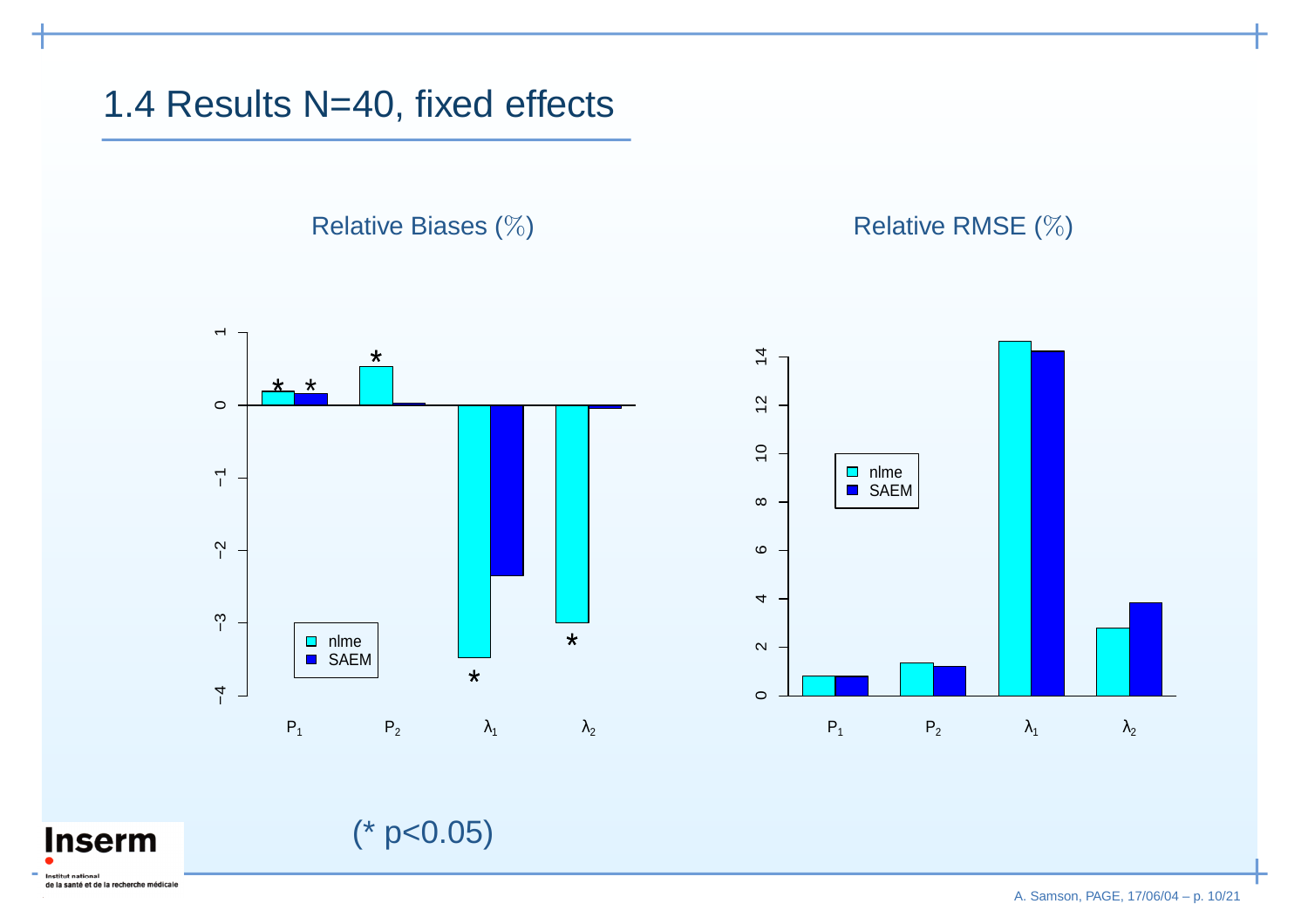#### 1.5 Results N=40, variance parameters

**Relative Biases (%)** 





Relative RMSE (%)

 $(* p<0.05)$ 

**Inserm** etitut nationa de la santé et de la recherche médicale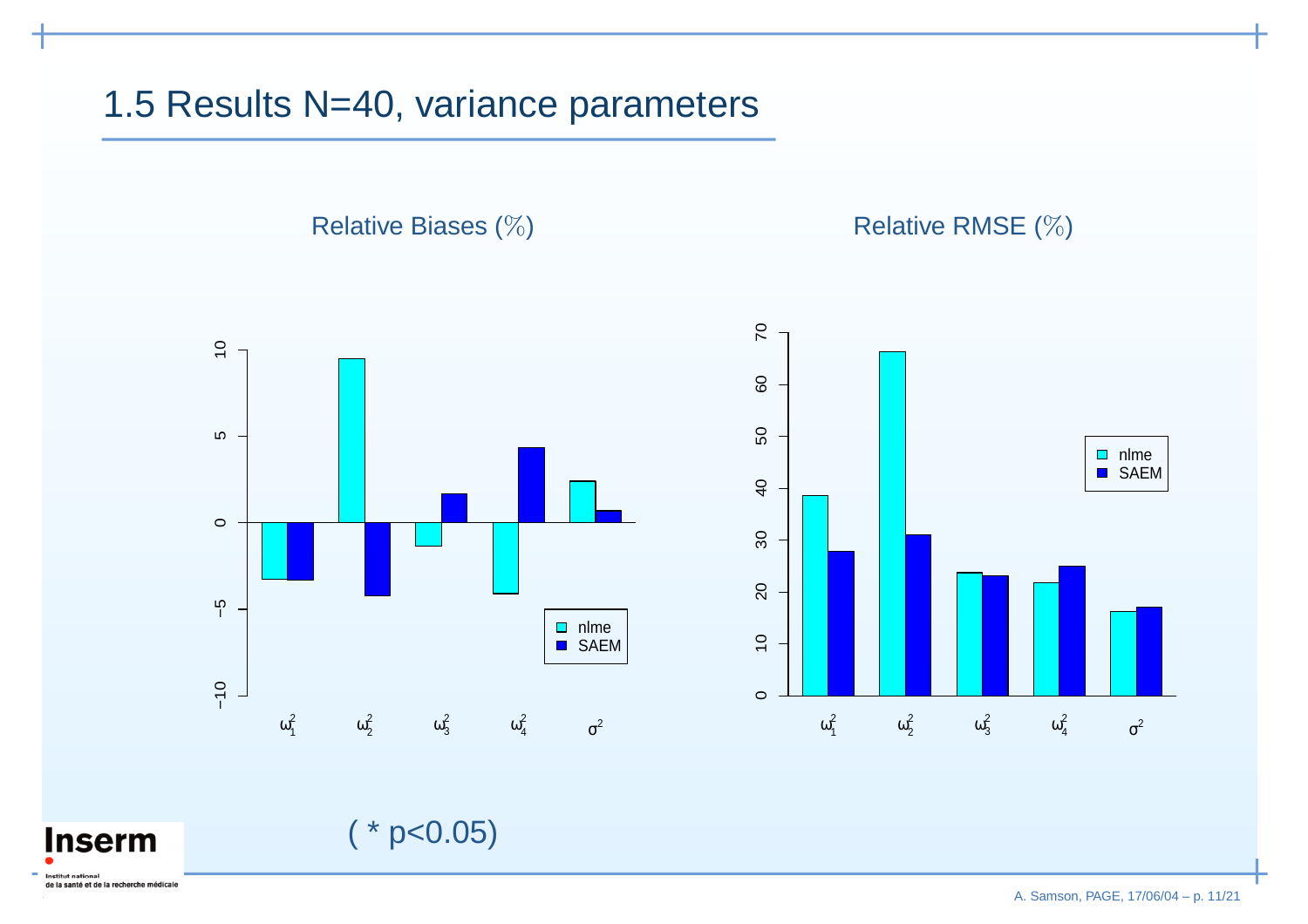#### 1.6 Results N=200

**Relative Biases (%)** 

Relative RMSE (%)





**Inserm** 

de la santé et de la recherche médicale

Inetitut national

A. Samson, PAGE, 17/06/04 – p. 12/21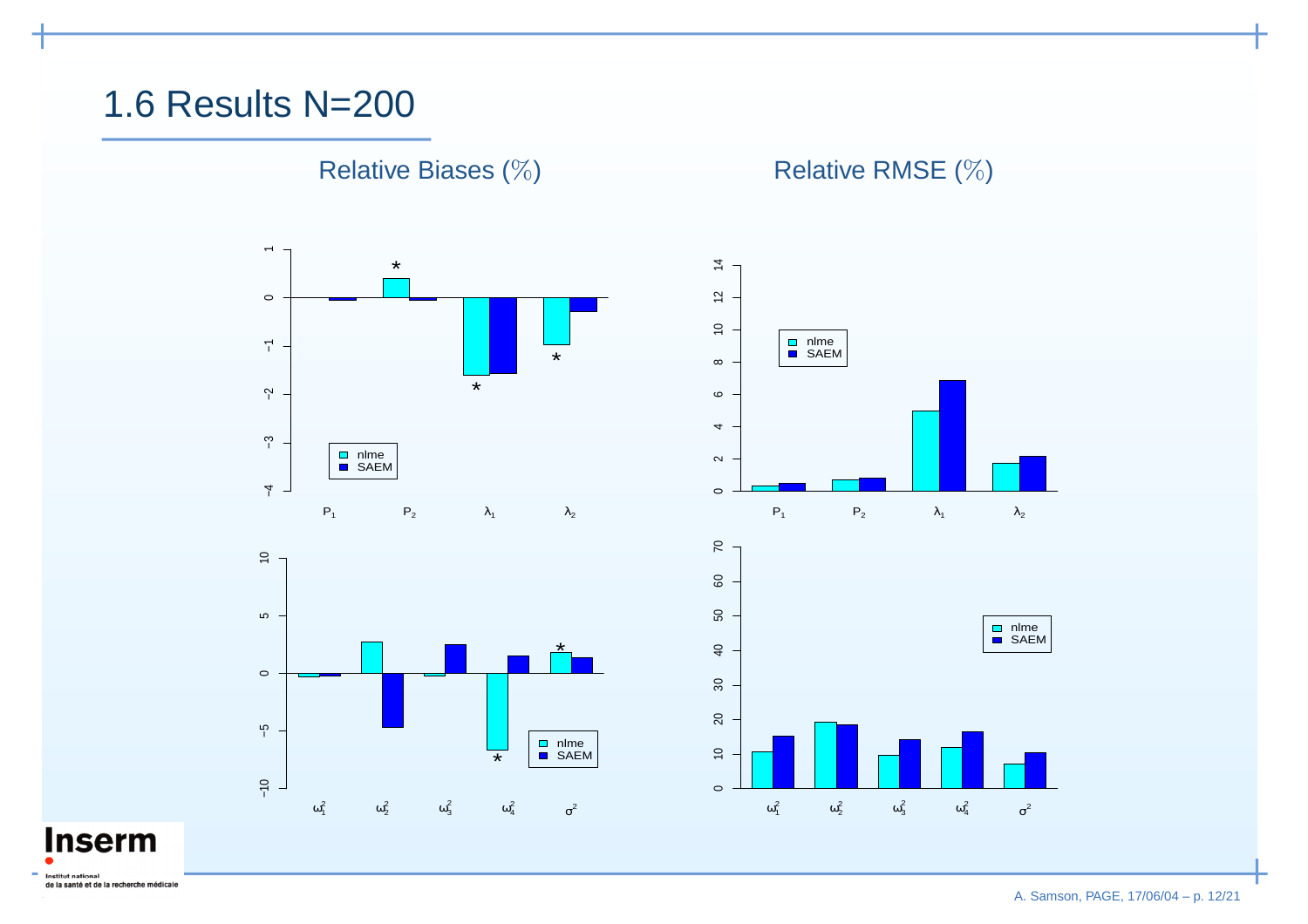# 2.1 Evaluation of the likelihood without linearization

- $\bullet~$  Approximation of each  $p(y_i|\psi\,)$
- For  $t = 1, \ldots, T$ , simulation of sample  $\theta_i^{(t)}$
- Monte Carlo integration

**nserm** 

$$
p(y_i|\hat{\psi}) \approx \frac{1}{T} \sum_{t=1}^{T} p(y_i|\theta_i^{(t)}, \hat{\psi})
$$

with  $\theta_i^{(t)}$  sampled in the current population distribution  $p(.,\hat{\psi})$  $\Rightarrow$  No stability of the evaluation even with a very large T

•Importance sampling procedure

$$
p(y_i|\hat{\psi}) \approx \frac{1}{T} \sum_{t=1}^{T} \frac{p(y_i|\theta_i^{(t)}, \hat{\psi}) p(\theta_i^{(t)}, \hat{\psi})}{h_i(\theta_i^{(t)}, \hat{\psi})}
$$

with  $\theta^{(t)}_i$  sampled in an instrumental distribution  $h_i(.,\hat{\psi})$ 

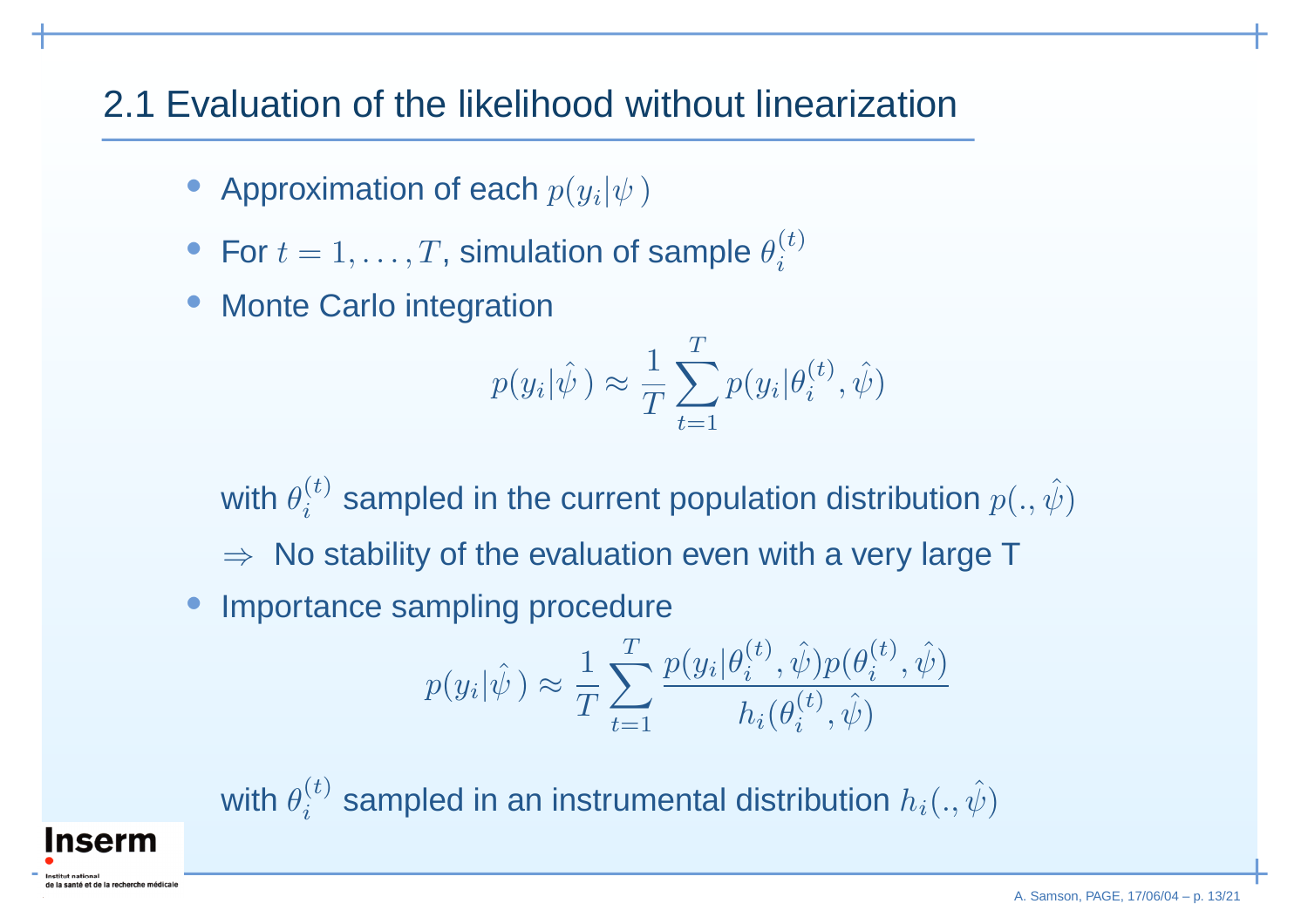# 2.2 Importance sampling method

- •• Choice of the instrumental distribution
	- ◦ $\,^\circ$  Gaussian approximation of the individual posterior distribution of  $\theta_i$  given  $y_i$  and  $\widehat{\psi}$

 $h_i(.,\hat{\psi}$  $) = \mathcal{N}(\hat{\mu}^{post}_i, \hat{\Omega}^{post}_i)$ 

- $\circ \;\; \hat{\mu}^{post}_i$  the posterior individual mean
- $^{\circ}$   $\,$   $\Omega$  $\hat{\Omega}^{post}$  $i^{post}_{i}$  the posterior individual variance
- $\circ~$  Estimation of  $\hat{\mu}^{post}_i$  and  $\hat{\Omega}^{post}_i$  by the empirical mean and variance of the 250 last  $\theta_i$  simulated during the MCMC procedure
- •• Choice of T: the number of simulated samples

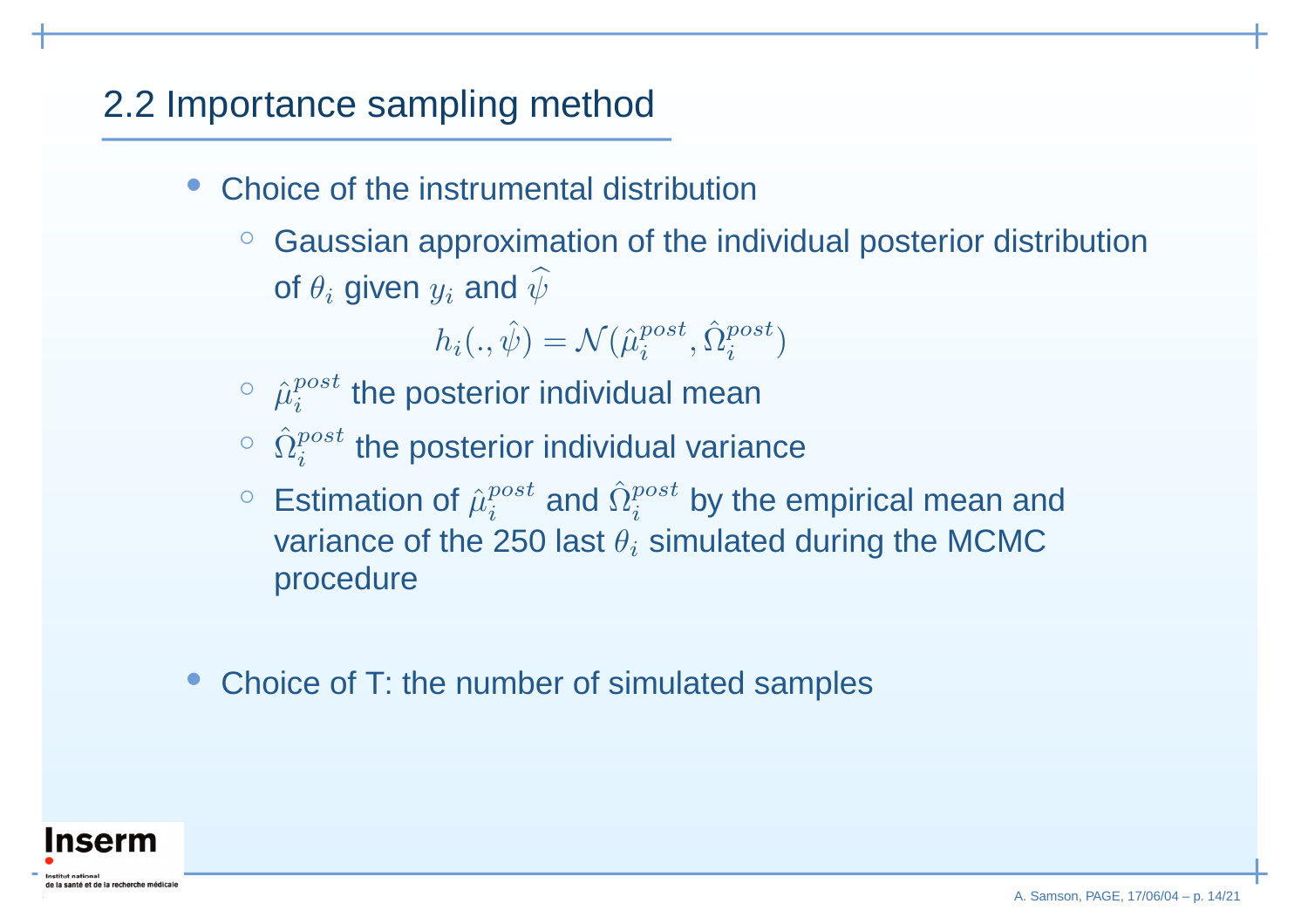### 2.3 Study of the influence of T

**Inserm** 

de la santé et de la recherche médicale

Repeated evaluations of the log likelihood for one trial (N=40) with different seeds and values of T



Using the R software: T=50,000 is <sup>a</sup> good choice

A. Samson, PAGE, 17/06/04 – p. 15/21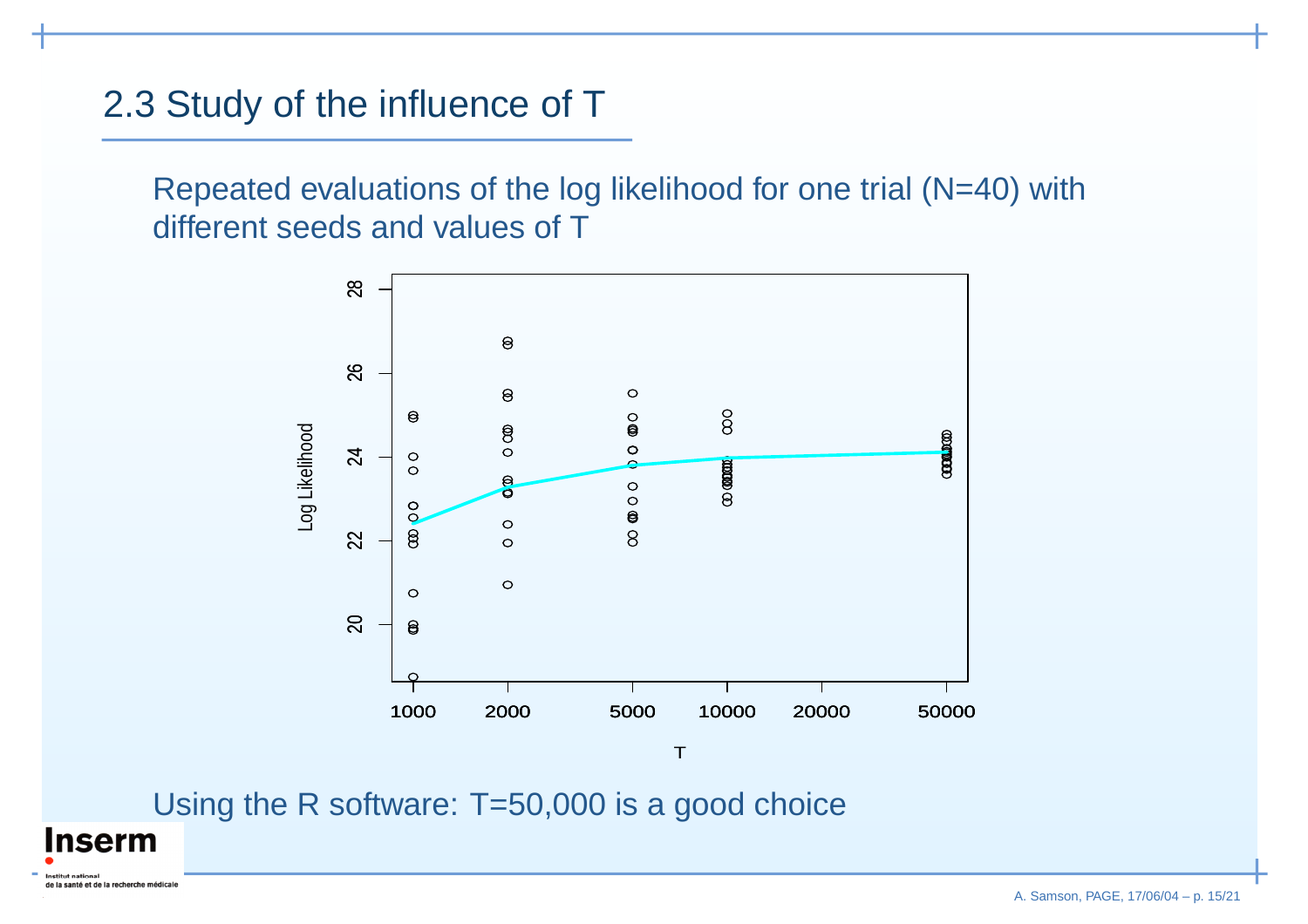# 3.1 LRT

- LRT for a treatment effect on the first viral decay rate  $\mathsf{In}\lambda_1$
- •• Two groups of treatment of same size
- Evaluation of the likelihood
	- $\circ$  $\circ$  SAEM: likelihood estimated by importance sampling without linearization
	- ◦ **nlme**: - linearized likelihood obtained by **nlme**
		- likelihood estimated by importance sampling without linearization
- $\Rightarrow$  Three LRT evaluated
- $\bullet$  Evaluation of the type I error with <sup>a</sup> critical value of 3.84 (level of 5% for a  $\chi^2$  with 1 d.f.)

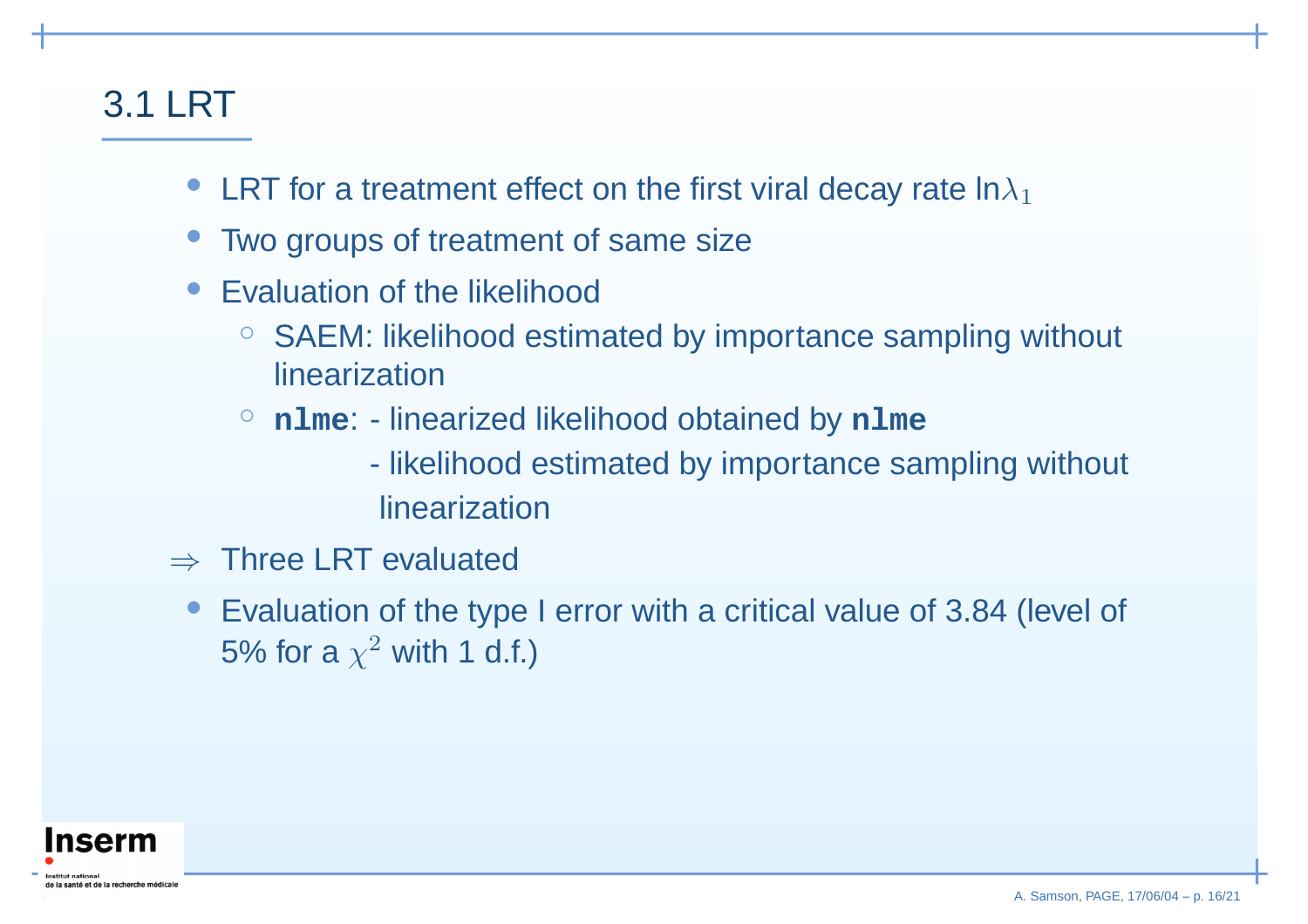# 3.2 Evaluation of the type I error of the LRT (p=5 %)

|             | $N=40$ | $N = 200$ |
|-------------|--------|-----------|
| nlme        | $13\%$ | $18\%$    |
| nlme IS     | $12\%$ | $16\%$    |
| <b>SAEM</b> | $7\%$  | $5\%$     |

- $\bullet$ **• Inflation of the type I error with nlme**
- Same inflation with the use of a likelihood estimated without linearization
- Accurate level with SAEM
- •• Inflation can be explained by the use of algorithms based on the linearization

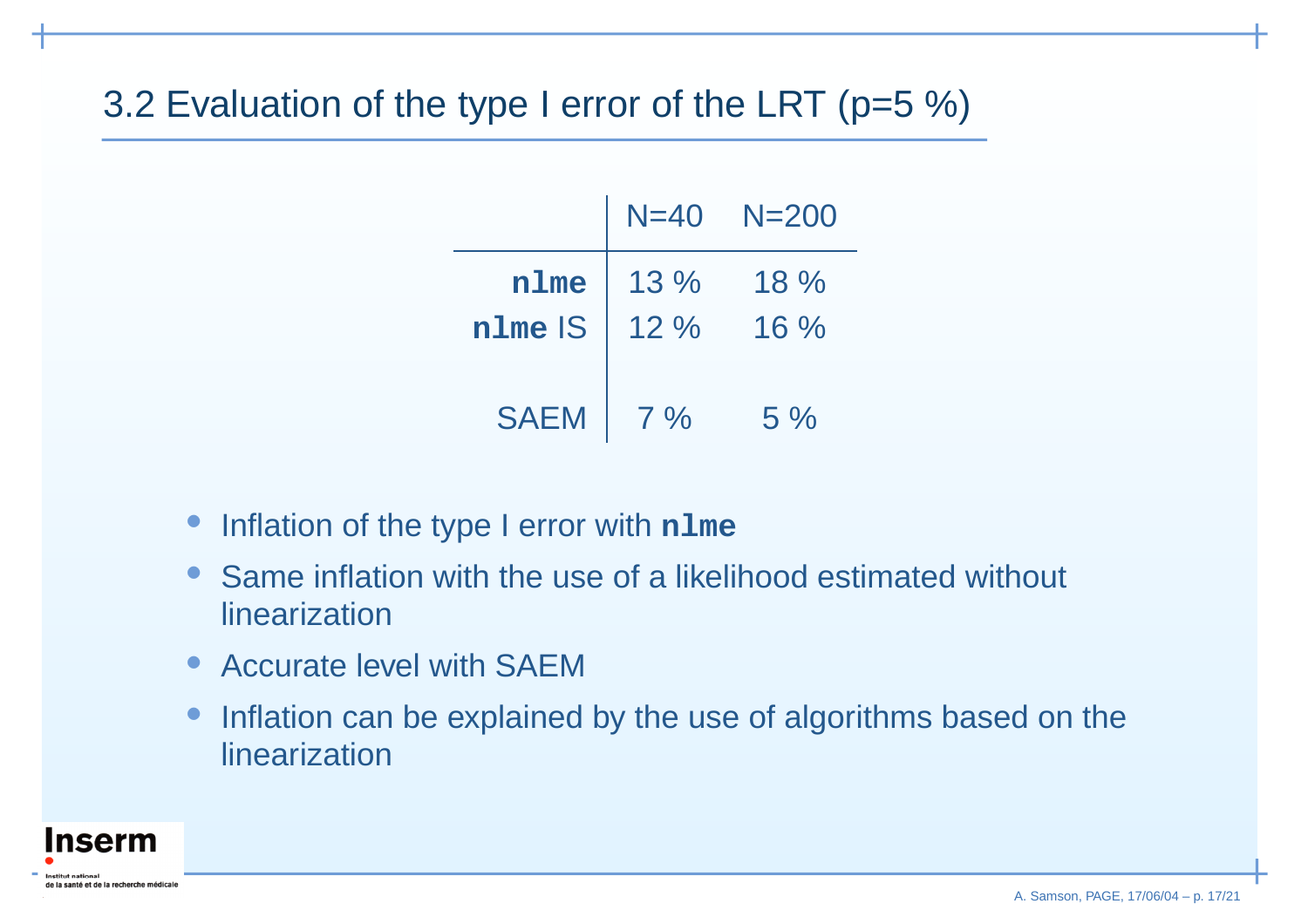# 4.1 Illustration of SAEM on real data (TRIANON)

- AIDS clinical trial supported by the Agence Nationale de Recherche sur le Sida in France (ANRS81)
- 144 HIV-1 infected patients treated during 72 weeks
	- $\bigcirc$  $\,^\circ$  Treatment A : Lamivudine + d4T + Indinavir (71 patients)
	- $\circ$  $\,^\circ$  Treatment B : Nevirapine + d4T + Indinavir (73 patients)
- Analysis of the initial decrease of the viral load (D0, D28, D56, D112)
- •• Data below the LOQ fixed to LOQ/2

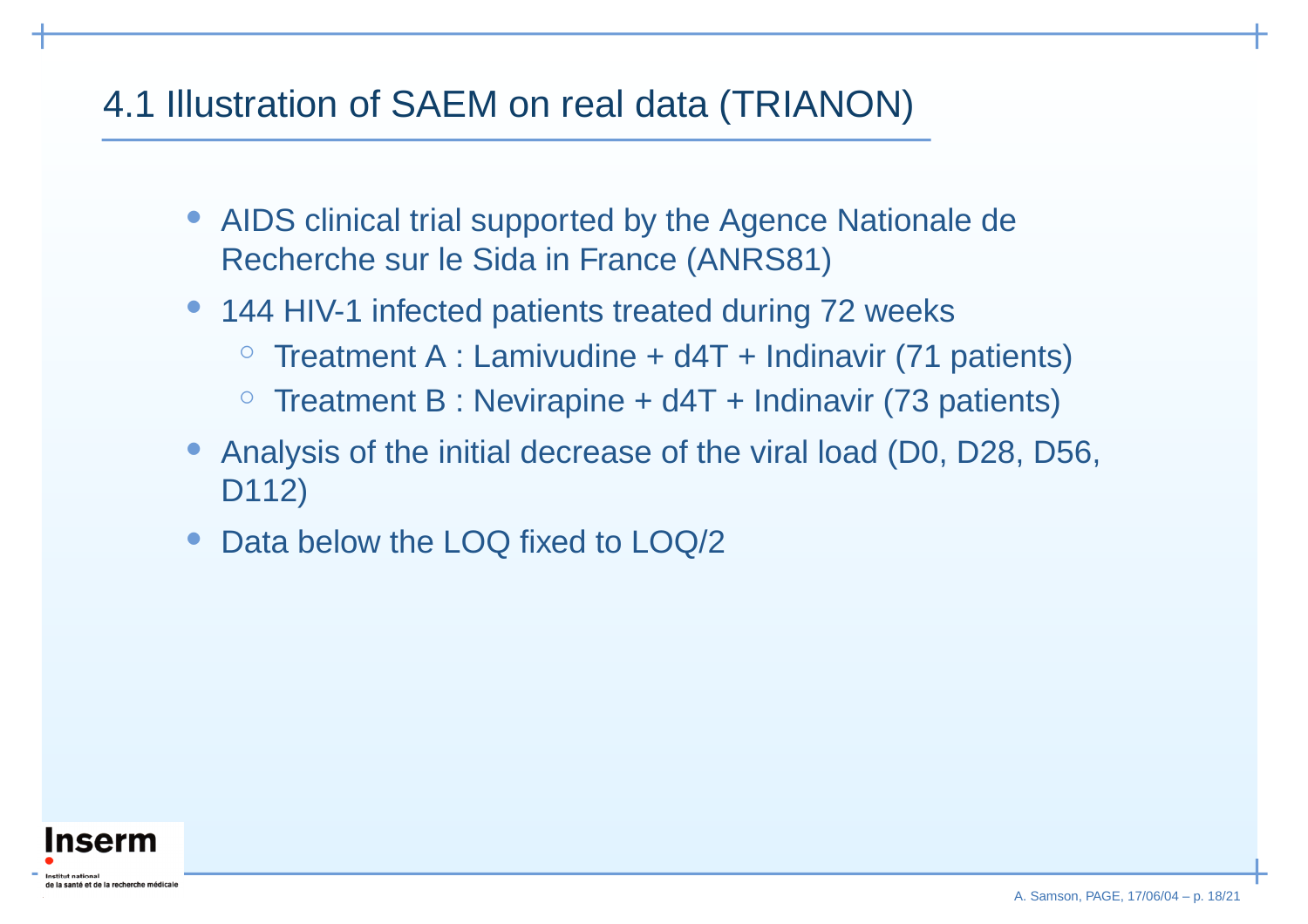## 4.2 Results

**Inserm** 

de la santé et de la recherche médicale



- No convergence of the **nlme** function
- • No significant differences with SAEM between the two treatments (LRT on  $\lambda_1$  and  $\lambda_2$ )

A. Samson, PAGE, 17/06/04 – p. 19/21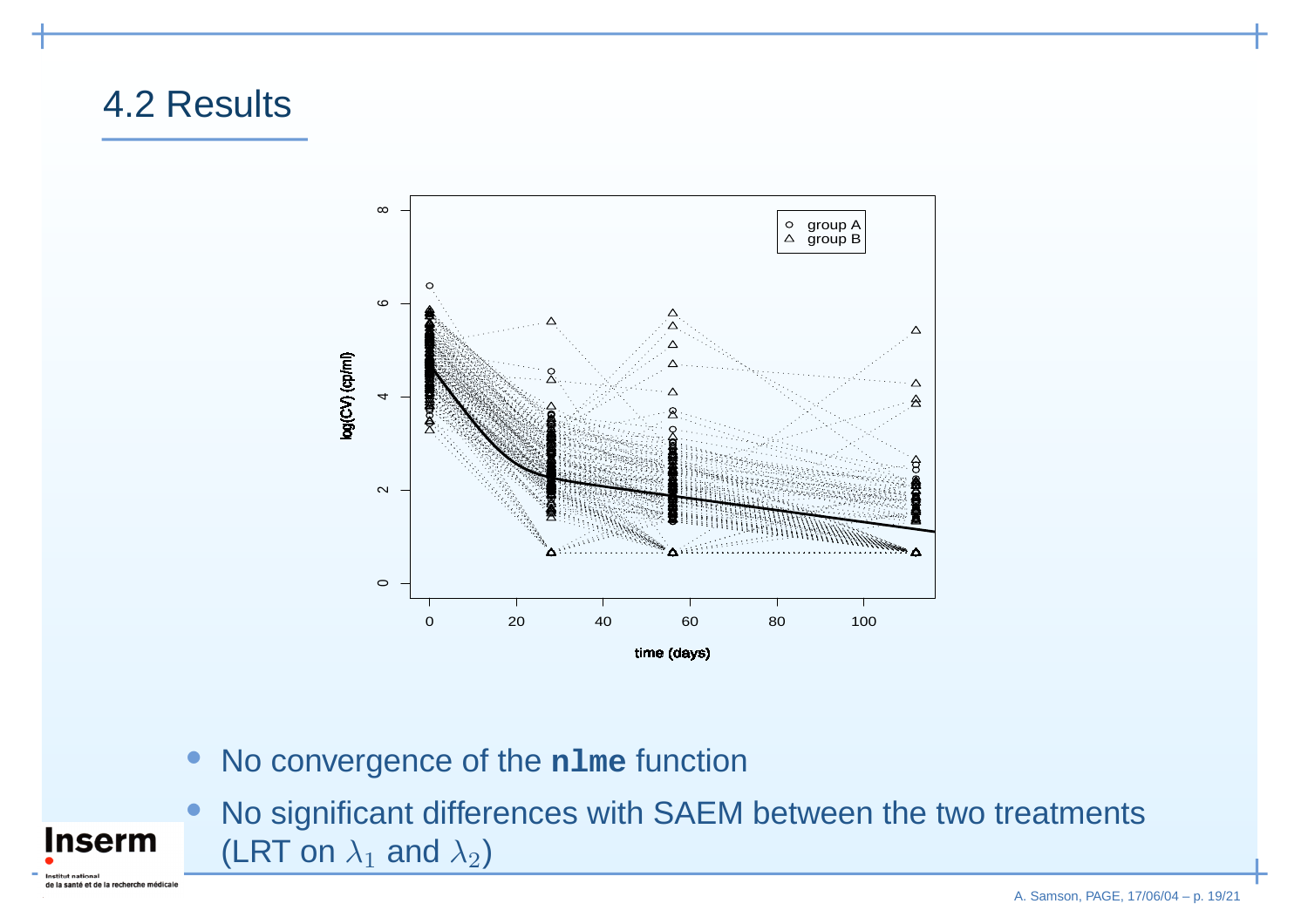# 4.3 Estimated parameters with SAEM

| Parameter        | Estimates (SE %) |           |
|------------------|------------------|-----------|
| InP <sub>1</sub> | 10.92            | (3.1 %)   |
| $\mathsf{InP}_2$ | 6.35             | (13%)     |
| $ln\lambda_1$    | $-0.78$          | (5.3 %)   |
| $ln \lambda_2$   | -3.38            | (0.7 %)   |
| $\omega_1$       | 0.26             | (16 %)    |
| $\omega_2$       | 1.47             | (13%)     |
| $\omega_3$       | 0.31             | (18%)     |
| $\omega_4$       | 0.09             | $(17 \%)$ |
| $\sigma$         | 0.62             | (6.5 %)   |



A. Samson, PAGE, 17/06/04 – p. 20/21